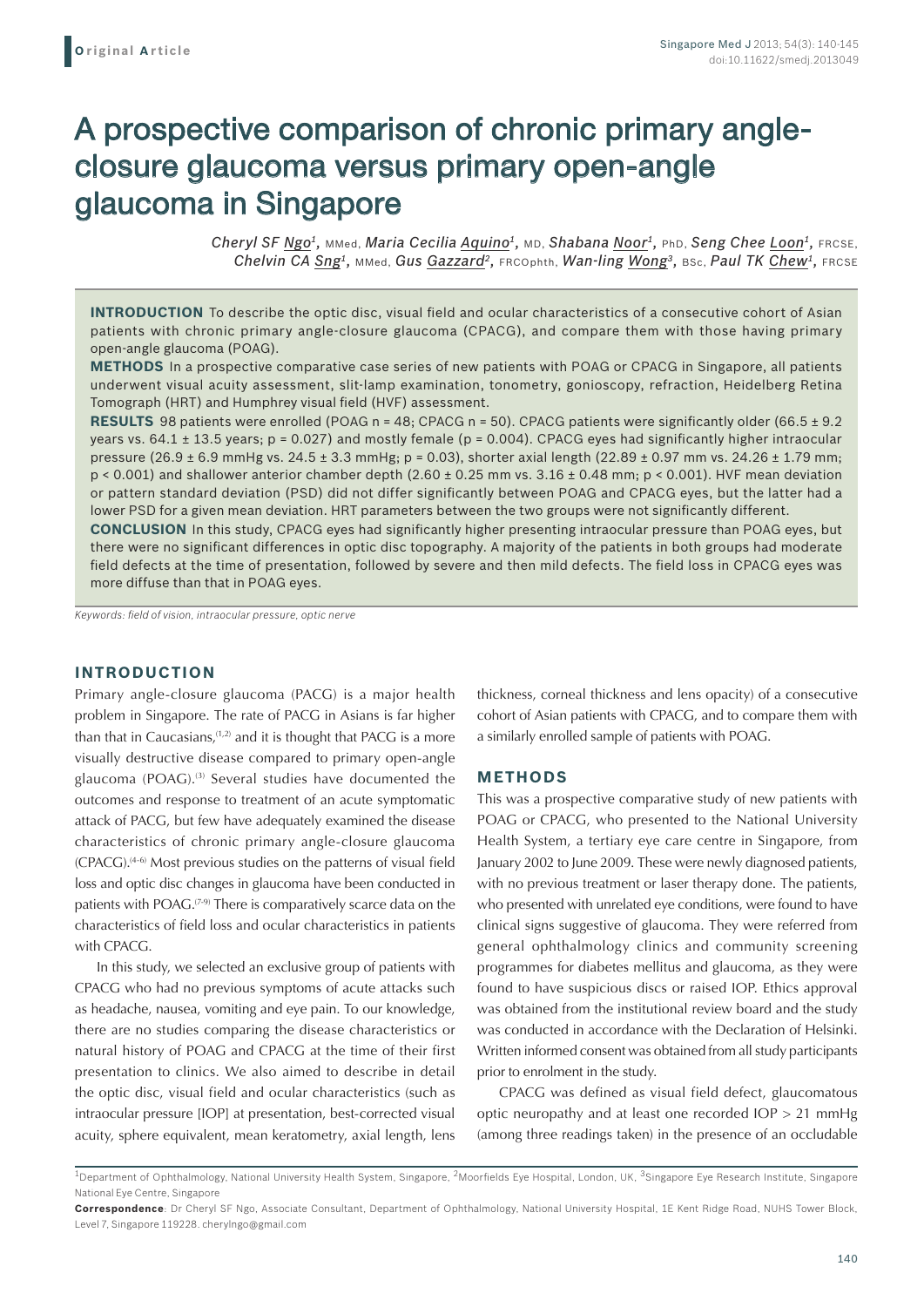| Table I. Demographic characteristics of patients with POAG or CPACG. |  |
|----------------------------------------------------------------------|--|
|----------------------------------------------------------------------|--|

| <b>Characteristic</b>             |                 | p-value          |                 |          |
|-----------------------------------|-----------------|------------------|-----------------|----------|
|                                   | POAG $(n = 48)$ | $CPACG (n = 50)$ | All $(n = 98)$  |          |
| Mean age $\pm$ SD (yrs)           | $64.1 \pm 13.5$ | $66.5 \pm 9.2$   | $65.3 \pm 11.5$ | $0.027*$ |
| <b>Ethnicity</b>                  |                 |                  |                 | 0.05     |
| Chinese                           | 35(72.9)        | 44 (88.0)        | 79 (80.6)       |          |
| Malay                             | 8(16.7)         | 5(10.0)          | 13(13.3)        |          |
| Indian                            | 5(10.4)         | 0(0.0)           | 5(5.1)          |          |
| Other                             | 0(0.0)          | 1(2.0)           | 1(1.0)          |          |
| Gender                            |                 |                  |                 | $0.004*$ |
| Male                              | 33(68.8)        | 20(40.0)         | 53(54.1)        |          |
| Female                            | 15(31.2)        | 30(60.0)         | 45 (45.9)       |          |
| <b>Family history of glaucoma</b> | 4(8.3)          | 4(8.0)           | 8(8.2)          | 0.31     |

\*p < 0.05 was statistically significant for POAG vs. CPACG. CPACG: chronic primary angle-closure glaucoma; POAG: primary open-angle glaucoma; SD: standard deviation

angle and peripheral anterior synechiae (PAS). An occludable angle was defined as one in which the posterior, usually pigmented, trabecular meshwork was not seen over 2,700 or more of the angle without indentation.(10,11) Patients were asymptomatic at the time of presentation with no symptoms of acute attacks such as headache, nausea, vomiting and eye pain. Visual field defect consisted of either two points reduced by  $>$  5 dB or one point reduced by  $>$  10 dB below the age-specific threshold.(10,12) Secondary causes for angle closure, including iris neovascularisation, lens intumescence, posterior segment mass, prior penetrating trauma and previous cataract or other ocular surgery, were excluded. Patients with serious medical conditions were also excluded from the study. POAG was defined as visual field defect, glaucomatous optic neuropathy and at least one recorded IOP > 21 mmHg (among the three readings taken) in the presence of an open angle.

A complete ophthalmic examination, which consisted of visual acuity assessment, slit-lamp examination, tonometry, gonioscopy, refraction, scanning laser ophthalmoscopic optic nerve assessment and Humphrey visual field (HVF) assessment, was performed for each patient. Anterior chamber depth, lens thickness and axial length measurements were obtained using the IOLMaster (Carl Zeiss, Jena, Germany). Data were collected for only one eye of each patient in the study. If both eyes were glaucomatous, then one eye was randomly selected for statistical analysis.

The degree of lens opacity – nuclear opacity and colour, and cortical and posterior subcapsular opacities – was graded by clinical observation with a slit lamp using standard photographs of the Lens Opacities Classification System (LOCS) III scheme. Tonometry was performed using the Goldmann tonometer (Haag-Streit, Mason, OH, USA). Three readings were taken from each eye and the time of the readings was recorded. For analytical purposes, the median of these readings was taken as the IOP in that eye. The two-mirror gonioscopy lens was applied to the anaesthetised cornea, using hydroxypropyl methylcellulose (HPMC, 0.5%) as a coupling agent. The appearance of the drainage angles in each quadrant was recorded and classified as open or narrow using the modified Scheie classification.<sup>(13)</sup> Indentation with a Sussman four-mirror lens (Ocular Instruments,

141

Bellevue, WA, USA) was used to assess the presence and extent of PAS and pigment in the trabecular meshwork.

The optic nerve head of all eyes was imaged using the Heidelberg Retina Tomograph II (HRT II) version 1.5.0 (Heidelberg Engineering GmbH, Heidelberg, Germany). A trained project technician acquired all the images. Each patient had three highquality scans, and the mean morphometric parameters derived from the three scans were used for analysis. The optic disc area, cup area, cup volume, cup-disc area ratio, rim area and rim volume were assessed.

The standard 24-2 testing algorithm of the HVF analyser (Carl Zeiss Meditec, Dublin, CA, USA) was used with the full threshold algorithm. Three tests were performed within two weeks, and the third test was used to minimise the known learning effects seen with the earlier tests. The tests were considered reliable and eligible for analysis if they were completed with less than 33% false positives, less than 33% false negatives and less than 20% fixation losses. Glaucomatous field defect was defined as two points reduced by  $> 5$  dB or one point reduced by  $> 10$  dB below the age-specific threshold. The Humphrey statistical software package (STATPAC; Carl Zeiss Meditec, Dublin, CA, USA) was used to analyse the results.

Data were analysed using the Statistical Package for the Social Sciences for Windows version 17.0 (SPSS Inc, Chicago, IL, USA). Demographic and ophthalmologic characteristics were compared using the *t*-test. A p-value < 0.05 was considered to be statistically significant. Multiple regression models were generated to detect any differences in HRT II parameters between POAG and CPACG eyes. Optic disc characteristics at a particular level of damage, as determined by HVF pattern standard deviation (PSD), were compared between patients with POAG and those with CPACG. Disc area was also controlled for, as it has been reported to have an impact on other disc measures.<sup>(14)</sup>

## **RESULTS**

A total of 98 patients were enrolled in the study (POAG  $n = 48$ ; CPACG  $n = 50$ ). Tables I and II present the demographic and ocular characteristics of patients with POAG and CPACG. The demographics of our patient groups represent that of the population of Singapore. Patients with CPACG were significantly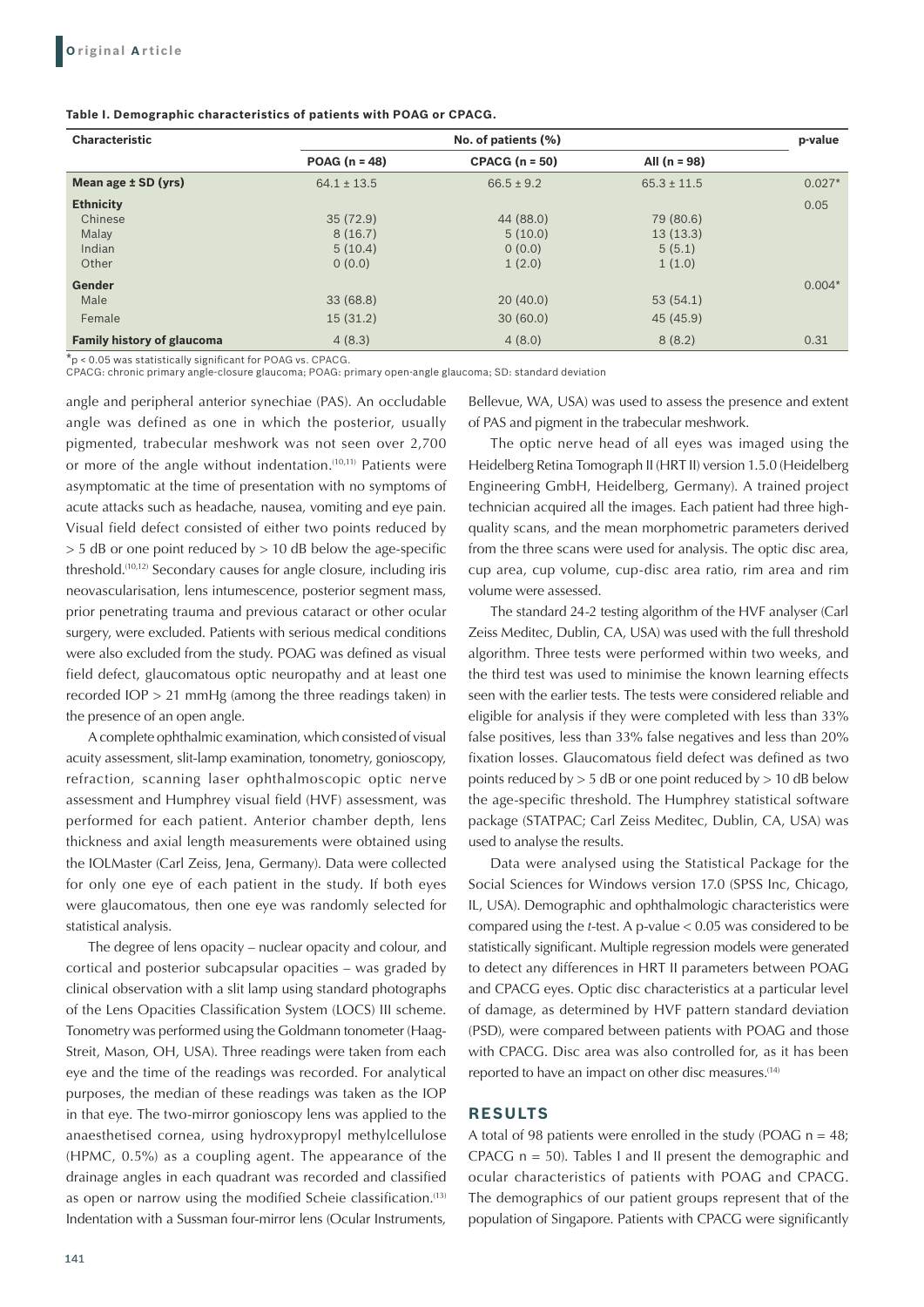#### **Table II. Ocular characteristics of patients with POAG or CPACG.**

| <b>Characteristic</b>                        |                  | p-value          |                  |            |
|----------------------------------------------|------------------|------------------|------------------|------------|
|                                              | $POAG (n = 48)$  | $CPACG (n = 50)$ | All $(n = 98)$   |            |
| Intraocular pressure at presentation (mmHg)  | $24.50 \pm 3.30$ | $26.90 \pm 6.90$ | $25.70 \pm 5.50$ | $0.03*$    |
| <b>Best-corrected visual acuity (logMAR)</b> | $0.15 \pm 0.19$  | $0.17 \pm 0.16$  | $0.16 \pm 0.18$  | 0.46       |
| Sphere equivalent (dioptres)                 | $-1.80 \pm 3.51$ | $-0.05 \pm 2.06$ | $-0.91 \pm 3.00$ | $< 0.001*$ |
| <b>Mean keratometry (dioptres)</b>           | $44.52 \pm 1.80$ | $44.43 \pm 1.55$ | $44.48 \pm 1.66$ | 0.80       |
| Axial length (mm)                            | $24.26 \pm 1.79$ | $22.89 \pm 0.97$ | $23.55 \pm 1.57$ | $< 0.001*$ |
| Anterior chamber depth (mm)                  | $3.16 \pm 0.48$  | $2.60 \pm 0.25$  | $2.86 \pm 0.47$  | $< 0.001*$ |
| Lens thickness (mm)                          | $4.42 \pm 0.51$  | $4.66 \pm 0.75$  | $4.55 \pm 0.66$  | 0.08       |
| <b>Corneal thickness (mm)</b>                | $0.45 \pm 0.23$  | $0.57 \pm 0.40$  | $0.51 \pm 0.17$  | $< 0.001*$ |
| <b>LOCS</b>                                  |                  |                  |                  |            |
| Nuclear colour                               | $2.23 \pm 1.07$  | $2.20 \pm 0.93$  | $2.20 \pm 1.00$  | 0.86       |
| Nuclear opalescence                          | $2.23 \pm 1.09$  | $1.88 \pm 0.92$  | $2.00 \pm 1.00$  | 0.12       |
| Cortical opacity                             | $1.85 \pm 1.00$  | $2.22 \pm 0.95$  | $2.10 \pm 0.96$  | 0.16       |
| Posterior subcapsular                        | $1.64 \pm 0.73$  | $2.11 \pm 0.90$  | $2.00 \pm 0.90$  | $0.04*$    |

\*p < 0.05 was statistically significant for POAG vs. CPACG.

CPACG: chronic primary angle-closure glaucoma; LOCS: Lens Opacities Classification System; logMAR: logarithm of the minimum angle of resolution; POAG: primary open-angle glaucoma; SD: standard deviation

#### **Table III. Results of least square linear regression analysis for intraocular pressure.**

| <b>Variable</b>            | $\beta$ (SE) | p-value  |
|----------------------------|--------------|----------|
| Gender                     | 0.099        | 0.361    |
| Age                        | $-0.121$     | 0.240    |
| Cornea thickness           | $-0.089$     | 0.404    |
| Glaucoma type <sup>t</sup> | 0.271        | $0.014*$ |

 $*$ p < 0.05 was statistically significant for POAG vs. CPACG.  $*$ β coefficients represent the difference between dependent variables for POAG vs. CPACG. SE: standard error

#### **Table IV. Comparison of HVF parameters.**

|                             | Mean ± SD                 | p-value                    |      |
|-----------------------------|---------------------------|----------------------------|------|
|                             | <b>POAG</b><br>$(n = 48)$ | <b>CPACG</b><br>$(n = 50)$ |      |
| HVF mean deviation $(dB)^*$ | $-8.81 \pm 9.00$          | $-9.07 \pm 8.16$           | 0.88 |
| HVF PSD $(dB)^*$            | $5.16 + 3.93$             | $5.02 \pm 3.32$            | 0.86 |

\*Each model is adjusted for disc size.

CPACG: chronic primary angle-closure glaucoma; HVF: Humphrey visual field; POAG: primary open-angle glaucoma; PSD: pattern standard deviation; SD: standard deviation

older than those with POAG (66.5  $\pm$  9.2 years vs. 64.1  $\pm$ 13.5 years;  $p = 0.027$ ) and consisted of a higher proportion of women ( $p = 0.004$ ). There were no significant differences between the two groups with regard to ethnicity ( $p = 0.05$ ) or positive family history of glaucoma ( $p = 0.31$ ). POAG eyes had significantly higher myopia compared to CPACG eyes (-1.80 ± 3.51 dioptres vs.  $-0.05 \pm 2.06$  dioptres; p < 0.001) and thinner corneas (0.45  $\pm$  0.227 mm vs. 0.57  $\pm$  0.4 mm; p < 0.001). CPACG eyes had a significantly higher IOP at presentation compared to POAG eyes (26.9  $\pm$  6.9 mmHg vs. 24.5  $\pm$  3.3 mmHg;  $p = 0.03$ ) and a mean of 3,600 of PAS. The time at which IOP was taken was not significantly different between the two groups. CPACG eyes also had a shorter axial length compared to POAG eyes  $(22.89 \pm 0.97 \text{ mm} \text{ vs. } 24.26 \pm 1.79 \text{ mm} \text{ ; } p < 0.001)$ and shallower anterior chamber depth  $(2.60 \pm 0.25$  mm vs.

 $3.16 \pm 0.48$  mm;  $p < 0.001$ ). There were no significant differences between the two groups in best-corrected visual acuity, mean keratometry, lens thickness and three out of the four LOCS III grades of lens opacity (only posterior subcapsular opacity had a significant difference  $[p = 0.04]$ .

Table III presents the results of the linear regression analysis for IOP between POAG and CPACG eyes. The difference in IOP between POAG and CPACG eyes was statistically significant even after adjustment for age, gender and corneal thickness. There was no significant difference in the HVF mean deviation (−8.81 ± 9.00 dB vs. −9.07 ± 8.16 dB; p = 0.88) or HVF PSD  $(5.16 \pm 3.93 \text{ dB vs. } 5.02 \pm 3.32 \text{ dB}; p = 0.86)$  between POAG and CPACG eyes (Table IV). To further examine the differences in the pattern of field loss between POAG and CPACG eyes, the visual fields in these patients were quantified as mild, moderate or severe, based on the Advance Glaucoma Intervention Study (AGIS) score<sup>(15)</sup> (Table V). The percentage of eyes with mild field defects (12.2% vs. 12.5%), moderate defects (65.3% vs. 64.6%) and severe defects (22.4% vs. 22.9%) were comparable among patients with POAG and CPACG. Even after breaking them into groups, there was no significant difference in the severity of field defects between patients with POAG and CPACG based on AGIS scores. HRT II parameters such as rim area, rim volume and vertical cup-disc ratio were also not significantly different between patients with POAG and CPACG.

Table VI presents the results of the multiple linear regression analysis for HRT II parameters. Parameters were adjusted for HVF PSD to compare HRT II parameters at the same stage of disease. PSD values were used rather than mean deviation, as it would take away possible confounders (such as cataract) that could affect the mean deviation. After adjusting for HVF PSD and disc area, HRT II parameters were still not significantly different between patients with POAG and CPACG. Using Bonferroni correction, the p-value needed for significance was ascertained to be 0.0125. Fig. 1 shows the relationship between mean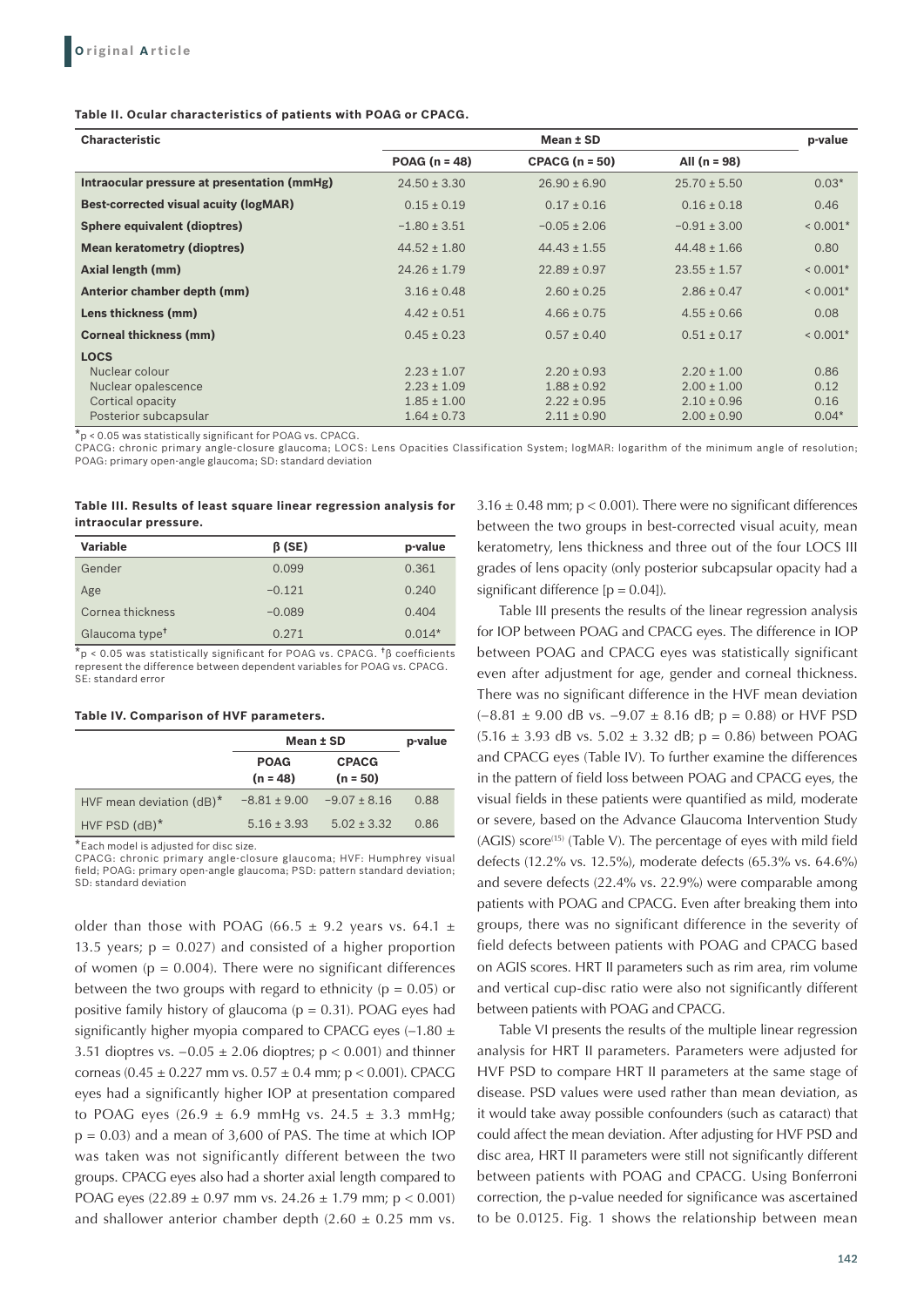| <b>Variable</b>                                        |                  | Mild field defect |         |                  | Moderate field defect |         |                   | Severe field defect |         |  |
|--------------------------------------------------------|------------------|-------------------|---------|------------------|-----------------------|---------|-------------------|---------------------|---------|--|
|                                                        | <b>POAG</b>      | <b>CPACG</b>      | p-value | <b>POAG</b>      | <b>CPACG</b>          | p-value | <b>POAG</b>       | <b>CPACG</b>        | p-value |  |
| $HVF$ (dB) $*$                                         |                  |                   |         |                  |                       |         |                   |                     |         |  |
| Mean deviation                                         | $-0.50 \pm 0.67$ | $-0.76 \pm 0.54$  | 0.49    | $-5.58 \pm 4.01$ | $-6.54 \pm 4.60$      | 0.38    | $-22.39 \pm 0.74$ | $-21.19 \pm 5.84$   | 0.68    |  |
| <b>PSD</b>                                             | $1.89 \pm 0.39$  | $1.83 \pm 0.53$   | 0.81    | $4.71 \pm 0.77$  | $4.28 \pm 2.44$       | 0.58    | $8.17 \pm 3.59$   | $8.94 \pm 3.07$     | 0.60    |  |
| <b>HRT II</b>                                          |                  |                   |         |                  |                       |         |                   |                     |         |  |
| Disc area <sup><math>*</math></sup> (mm <sup>2</sup> ) | $1.82 \pm 0.60$  | $2.01 \pm 0.22$   | 0.39    | $2.26 \pm 0.60$  | $2.18 \pm 0.53$       | 0.56    | $2.49 \pm 0.56$   | $2.41 \pm 0.63$     | 0.79    |  |
| Rim area <sup><math>*</math></sup> (mm <sup>2</sup> )  | $1.15 \pm 0.19$  | $1.53 \pm 0.27$   | 0.09    | $1.24 \pm 0.42$  | $1.32 \pm 0.42$       | 0.38    | $0.91 \pm 0.55$   | $1.21 \pm 0.81$     | 0.20    |  |
| Rim volume $(mm3)$                                     | $0.25 \pm 0.07$  | $0.43 \pm 0.18$   | 0.14    | $0.30 \pm 0.14$  | $0.30 \pm 0.14$       | 0.73    | $0.21 \pm 0.21$   | $0.30 \pm 0.21$     | 0.39    |  |
| Vertical cup-disc ratio*                               | $0.65 \pm 0.09$  | $0.45 \pm 0.19$   | 0.16    | $0.63 \pm 0.18$  | $0.73 \pm 0.81$       | 0.56    | $0.78 \pm 0.14$   | $0.69 \pm 0.22$     | 0.17    |  |

**Table V. Comparison of the results for HVF and HRT II between patients with POAG and CPACG having different grades of severity of field defects on Advanced Glaucoma Intervention Study score.**

Data is presented as mean + standard deviation. \*Each parameter has been adjusted for age.

CPACG: chronic primary angle-closure glaucoma; HRT II: Heidelberg Retina Tomograph II; HVF: Humphrey visual field; POAG: primary open-angle glaucoma; PSD: pattern standard deviation.

| Table VI. Results of multiple linear regression models for HRT II parameters. |  |  |
|-------------------------------------------------------------------------------|--|--|
|-------------------------------------------------------------------------------|--|--|

| Variable                   | Vertical cup-disc ratio* |         | Rim area*     |         | Rim volume*     |         |  |
|----------------------------|--------------------------|---------|---------------|---------|-----------------|---------|--|
|                            | $\beta$ (SE)             | p-value | $\beta$ (SE)  | p-value | $\beta$ (SE)    | p-value |  |
| Glaucoma type <sup>+</sup> | $-0.02(0.10)$            | 0.793   | $-0.17(0.09)$ | 0.083   | $-0.04(0.03)$   | 0.195   |  |
| <b>HVF PSD</b>             | 0.000(0.01)              | 0.951   | $-0.03(0.01)$ | 0.04    | $-0.005(0.005)$ | 0.274   |  |
| HRT II disc area           | 0.11(0.09)               | 0.238   | 0.22(0.09)    | 0.01    | 0.005(0.03)     | 0.874   |  |

Note: HRT II parameters were the dependent variable.

\*Each model was adjusted for age, pattern standard deviation and disc area using Bonferroni correction; p-value needed for significance was set at 0.0125.

†β coefficients represent the difference between dependent variables for POAG vs. CPACG.

CPACG: chronic primary angle-closure glaucoma; HRT II: Heidelberg Retina Tomograph II; HVF: Humphrey visual field; POAG: primary open-angle glaucoma; PSD: pattern standard deviation; SE: standard error

deviation and PSD in POAG and CPACG eyes. Although the relationship of PSD to mean deviation was similar for POAG and CPACG eyes, PSD was higher for POAG eyes except at the extremes of mean deviation. The best-fit quadratic curves for both groups showed that POAG eyes had higher PSD values for any given mean deviation.

## **DISCUSSION**

A majority of patients with PACG are asymptomatic, with only a minority presenting with acute, symptomatic, high IOP.<sup>(16)</sup> Therefore, in this prospective study, we chose to study patients with CPACG who were asymptomatic and compare them to a group of patients with POAG. We found that patients with CPACG had significantly higher IOP at the time of presentation than those with POAG. This finding is in contrast to a study by Boland et al,<sup>(17)</sup> who found no significant difference between the PACG and POAG groups. This discrepancy in our findings may be attributed to the following reasons: (a) Boland et al's cohort of patients were patients recruited from a glaucoma clinic and many patients were either on glaucoma eye drops or had already undergone laser or glaucoma surgery; (b) racial differences; there were few Asians included in Boland et al's study, while our study consisted of solely Asian patients; (c) there were three times more patients with POAG compared to patients with PACG in Boland et al's study, while the number of patients with POAG and CPACG in our study were comparable; and (d) patients with both acute and chronic angle-closure, some of whom had even received treatments, were included in Boland et al's study, while our study included only patients with chronic angle-closure who had not received any treatment.



**Fig. 1** Scattergram of pattern standard deviation and mean deviation for eyes with CPACG and POAG. Lines are best-fit quadratic functions for each group.

Thomas et al reported higher IOP in patients with PACG than in those with POAG, although the difference was not significant.<sup>(18)</sup> There are several possible reasons for the markedly high IOP observed among our patients with CPACG. The natural history of primary angle-closure may be different in Asian eyes compared to that in patients of other races. Asian eyes have a genetic and anatomic predisposition to the development of angle-closure.(19-21) Angle crowding by progressive thickening of the lens or a plateau iris configuration, together with shallow anterior chamber, as seen in our study, may play a role in the formation of PAS in Asian eyes, causing obstruction to aqueous outflow, resulting in high IOP and development of chronic angle-closure glaucoma.(19,21,22)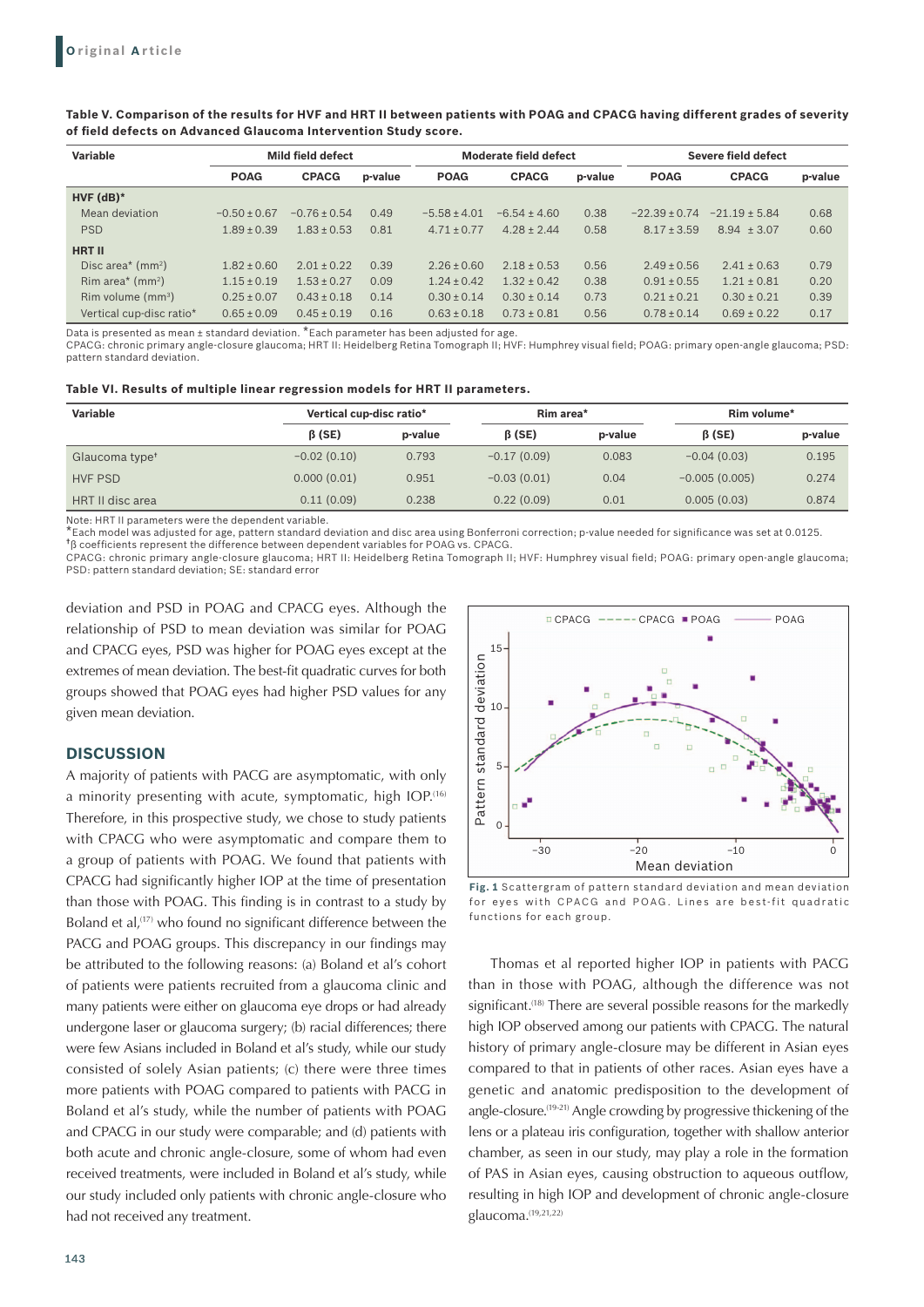It is well known that central corneal thickness (CCT) can affect IOP measurements by tonometry.<sup>(23-27)</sup> Thicker central cornea is associated with higher measured IOP.<sup>(28)</sup> In our study, CCT was significantly different between CPACG and POAG eyes  $(0.57 \pm 0.4 \text{ mm vs. } 0.45 \pm 0.227 \text{ mm}; p < 0.001)$ . Hence, the effects of CCT, as well as age and gender, on IOP measurements were taken into consideration. We found that after correcting for CCT, age and gender, IOP was still significantly higher in CPACG eyes than in POAG eyes in our study.

The overall recruitment for our study was representative of the Singapore population. We found that patients with CPACG were significantly older than patients with POAG, and there was a higher proportion of women with CPACG. Previous studies have found that women are more likely to develop angle-closure glaucoma.(21,29,30) CPACG eyes also have significantly shorter axial lengths, shallower anterior chamber depths and less myopia than POAG eyes.

It would be expected that a higher IOP would result in more structural and functional damage of the optic nerve.  $(31,32)$ However, when we compared the optic nerve head characteristics between patients with POAG and CPACG, who had different grades of severity of visual field defects based on AGIS<sup>(15)</sup> scoring, there was no significant difference between the two groups of patients. Thomas et al, who also found no significant differences in HRT parameters between patients with PACG and POAG, reported that the mean disc area was larger in patients with PACG than in those with POAG in an Indian population.<sup>(18)</sup> This is in contrast to our findings that patients with POAG had a slightly larger disc area than those with CPACG. It has been reported that eyes with high myopia<sup> $(33,34)$ </sup> and eyes with longer axial lengths<sup> $(35)$ </sup> are strongly correlated with larger optic discs. Indeed, in our study, POAG eyes had significantly higher myopic refractive error and longer axial lengths than CPACG eyes, which explains the larger discs observed among our patients with POAG.

Although not statistically significant, we also found that patients with CPACG had larger optic disc rim area and rim volume across all three grades of severity of disease than patients with POAG. Sihota et al have previously found that CPACG eyes have a larger rim area, as measured using optical coherence tomography, when compared to POAG eyes. The authors suggested that the moderately preserved neuroretinal rim area in CPACG eyes, albeit with comparable visual field loss, could be because glaucomatous damage in CPACG is partly due to intermittent rises in IOP whereas glaucomatous damage in POAG eyes is due to prolonged pressure.<sup>(36)</sup> Despite the higher IOP in CPACG eyes, we found that HVF mean deviation and PSD did not differ significantly between POAG and CPACG eyes. There was also no significant difference in the severity of field loss between POAG and CPACG eyes when scored using the AGIS system. This suggests that the severity of visual field changes may not be due to IOP alone and that other factors, including the duration of insult, may be responsible for the severity of field loss in these patients.

Conversely, we did find a difference in the pattern of field loss among patients with POAG and CPACG. CPACG eyes had lower PSD values for a given mean deviation compared to POAG eyes in our study. This finding is similar to that of Boland et al,<sup>(17)</sup> suggesting that field loss in CPACG eyes is more diffuse than in POAG eyes. It has also been reported that there is generalised, rather than localised, field loss after an acute symptomatic attack of angle-closure.<sup>(37)</sup> Interestingly, although our patients had CPACG, we found a pattern of generalised field loss similar to that seen in patients with acute attacks. Retrospective studies by Gazzard et al<sup>(10)</sup> and Rhee et al<sup>(38)</sup> have also found that patients with PACG had higher IOP and less focal field loss than those with POAG. Different patterns of field loss suggest that there are differences in the underlying pathophysiology – a more diffuse pattern of field loss in CPACG eyes may result from exposure to higher IOP, while localised field defects in POAG eyes may suggest non-pressure-related mechanisms of nerve damage. It is also possible that these patterns of field loss may be partly due to differences in IOP spikes, as fluctuations in IOP may be greater in CPACG eyes than POAG eyes, $(39)$  and this may be an independent risk factor for field loss.<sup>(40)</sup>

One limitation of our study is that it was hospital-based rather than population-based. However, we were able to capture a large group of patients with CPACG that was comparable in number to enrolled patients with POAG. A follow-up study would help to further characterise and compare the progression of these two diseases.

The incidence of POAG and CPACG is likely to rise with the ageing of the Singaporean population.<sup>(41)</sup> Our study shows that patients with CPACG were asymptomatic at the time of their first presentation to the clinic and had significantly higher IOP than patients with POAG. CPACG eyes had lower PSD at the same level of mean deviation on HVF compared to POAG eyes, suggesting that field loss in CPACG eyes is more diffuse than in POAG eyes. A majority of patients in both groups had moderate field defects at the time of presentation, followed by severe and finally mild defects. There was no significant difference in the optic disc topographies of patients from the two groups. Our findings provide insight into the natural history of the disease in patients with POAG and CPACG. Our results also underscore the significance of community-based health education and prevention programmes targeting patients with such visually destructive diseases. Also, such programmes need to target subgroups of the population that are at the highest risk for these diseases.

### **ACKNOWLEDGEMENTS**

We would like to acknowledge the following people, without whom the completion of this project would not have been possible: Jovina LS See, Alejandro Chung, Joseph Manuel Cruz, Grace Dizon, Marion Bayana, Narakorn Vimolchalao and Ma. Catherina Coronel.